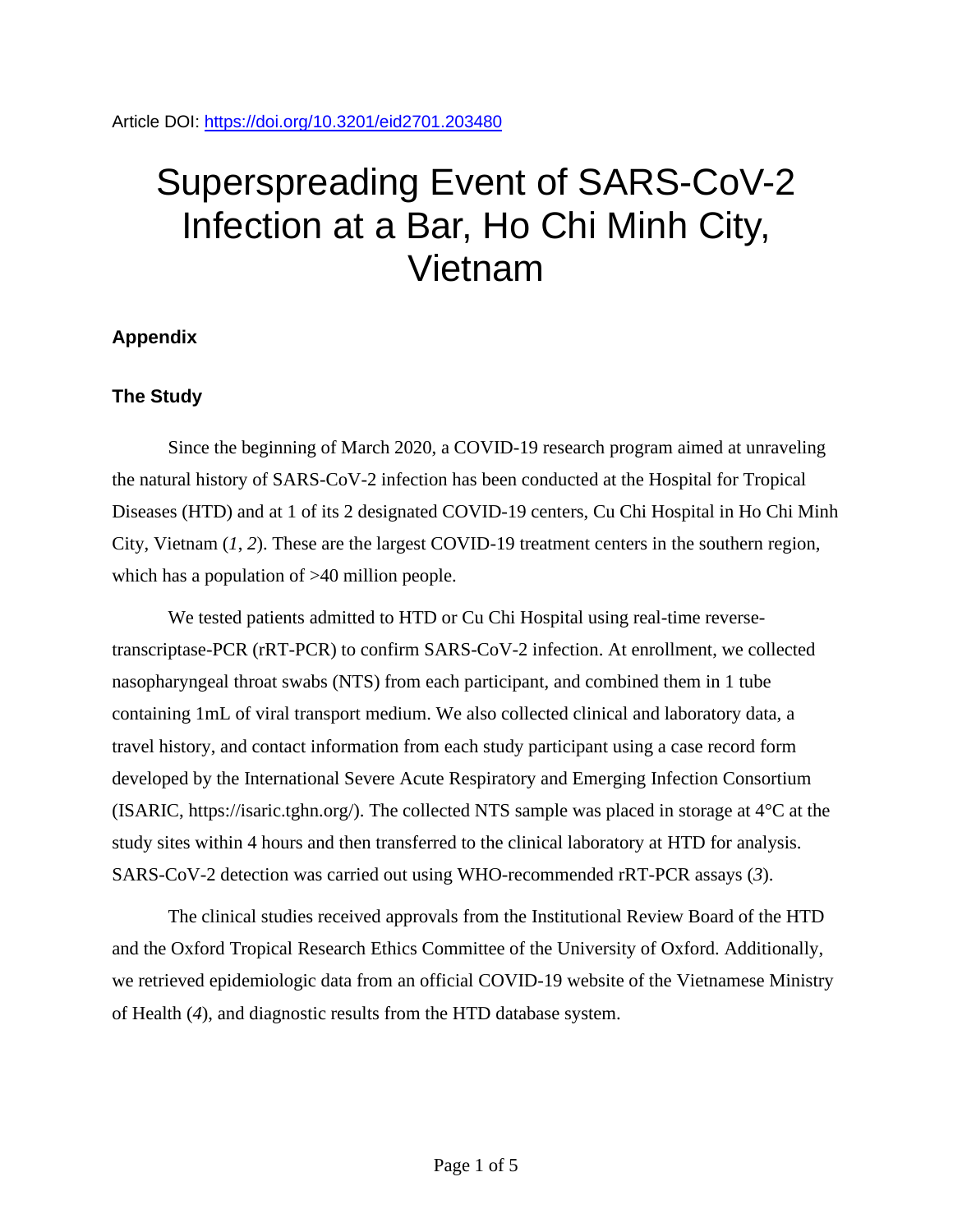#### **COVID-19 Containment Approach in Vietnam**

Since January 2020, various control measures, including isolation of confirmed cases, contact tracing, airport quarantine, and social distancing have been implemented in Vietnam with increasing stringency as the pandemic progressed worldwide (*1*). Accordingly, anyone known to have been in contact with a confirmed COVID-19 case or having traveled to Vietnam from a COVID-19–affected country, were isolated for  $\geq$ 14 days at a designated isolation center.

From the second week of March 2020, all isolated persons were subject to serial SARS-CoV-2 NTS screening by rRT-PCR at least 2X (day 1 and day 14 of the quarantine) (*1*). A confirmed case was established if 2 independent RT-PCR assays (E gene and RdRP RT-PCR assays) were positive.

In response to escalation of COVID-19 cases in Vietnam, on April 1, 2020 the government issued Directive #16, requiring mass masking, was applied throughout Ho Chi Minh City. This directive was lifted on April 23, 2020.

## **Description of bar X**

The bar has both indoor and outdoor spaces. The majority of the bar space,  $\approx$ 350 m<sup>2</sup>, is indoors. The ground floor has an indoor space  $\approx 300$  m<sup>2</sup> and outdoor spaces of  $\approx 100$  m<sup>2</sup> at the front with limited seating. At the back of the bar is a small outdoor smoking section of  $\approx 20$  m<sup>2</sup>. The upstairs area is divided into an indoor area and a balcony. The former is  $\approx 50$  m<sup>2</sup>, with a pool table, a small bar, and some seating; the latter is  $\approx 20$  m<sup>2</sup>.

When the bar is open, the front is partly open, allowing some natural ventilation, but has air conditioners that recycle indoor air throughout. The other two entrances to the bar are kept closed to retain cool air. Except for some of the bar staff, none of the >200 participants was wearing masks on the night of the celebration.

#### **OUCRU COVID-19 Research Group**

**Hospital for Tropical Diseases, Ho Chi Minh City, Vietnam**: Nguyen Van Vinh Chau, Nguyen Thanh Dung, Le Manh Hung, Huynh Thi Loan, Nguyen Thanh Truong, Nguyen Thanh Phong, Dinh Nguyen Huy Man, Nguyen Van Hao, Duong Bich Thuy, Nghiem My Ngoc, Nguyen Phu Huong Lan, Pham Thi Ngoc Thoa, Tran Nguyen Phuong Thao, Tran Thi Lan Phuong, Le Thi Tam Uyen, Tran Thi Thanh Tam, Bui Thi Ton That, Huynh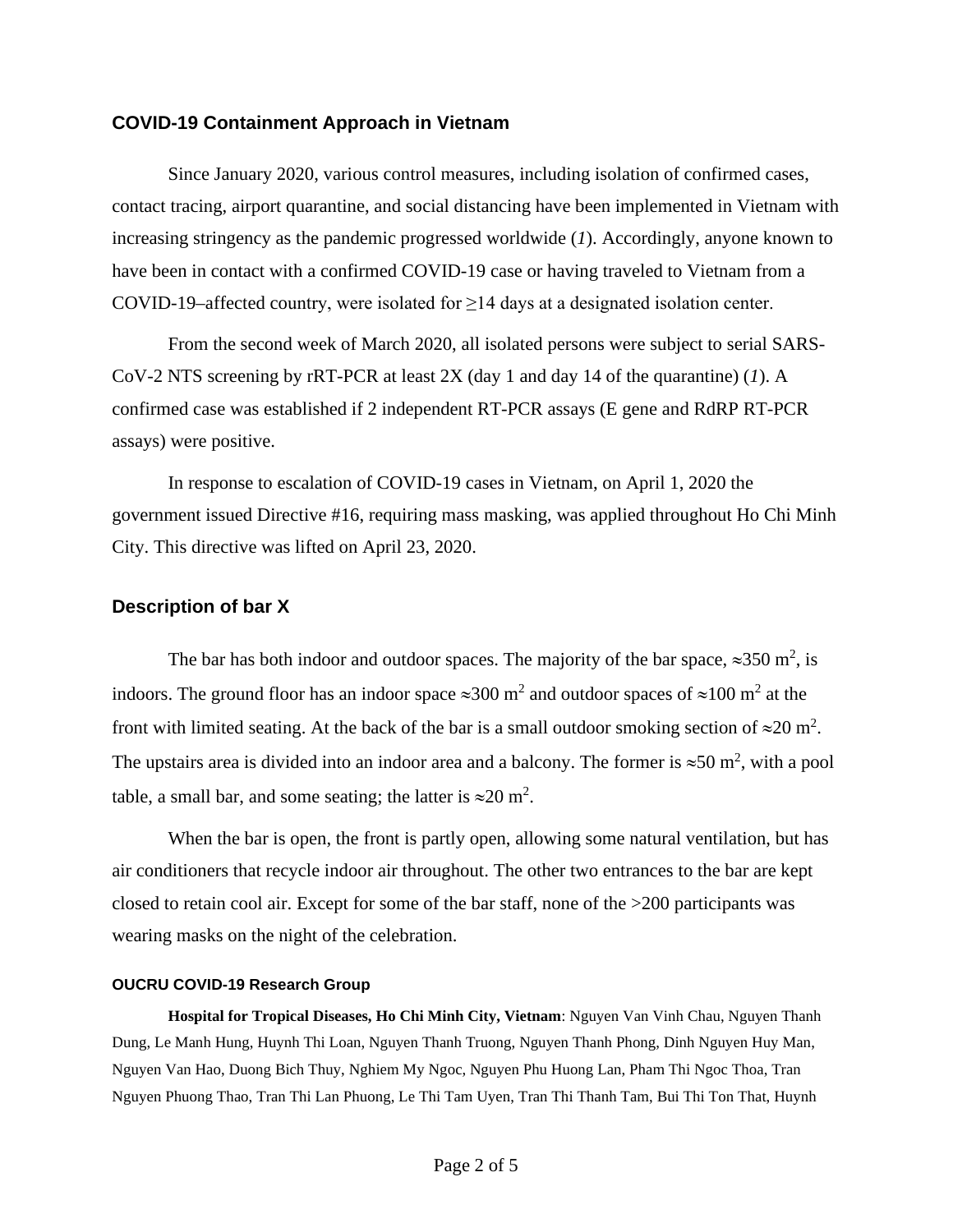Kim Nhung, Ngo Tan Tai, Tran Nguyen Hoang Tu, Vo Trong Vuong, Dinh Thi Bich Ty, Le Thi Dung, Thai Lam Uyen, Nguyen Thi My Tien, Ho Thi Thu Thao, Nguyen Ngoc Thao, Huynh Ngoc Thien Vuong, Pham Ngoc Phuong Thao, Phan Minh Phuong

**Oxford University Clinical Research Unit, Ho Chi Minh City, Vietnam**: Dong Thi Hoai Tam, Evelyne Kestelyn, Donovan Joseph, Ronald Geskus, Guy Thwaites, H. Rogier van Doorn, Ho Van Hien, Huynh Le Anh Huy, Huynh Ngan Ha, Huynh Xuan Yen, Jennifer Van Nuil, Jeremy Day, Joseph Donovan, Katrina Lawson, Lam Anh Nguyet, Lam Minh Yen, Le Nguyen Truc Nhu, Le Thanh Hoang Nhat, Le Van Tan, Sonia Lewycka Odette, Louise Thwaites, Maia Rabaa, Marc Choisy, Mary Chambers, Motiur Rahman, Ngo Thi Hoa, Nguyen Thanh Thuy Nhien, Nguyen Thi Han Ny, Nguyen Thi Kim Tuyen, Nguyen Thi Phuong Dung, Nguyen Thi Thu Hong, Nguyen Xuan Truong, Phan Nguyen Quoc Khanh, Phung Le Kim Yen, Sophie Yacoub, Thomas Kesteman, Nguyen Thuy Thuong Thuong, Tran Tan Thanh, Tran Tinh Hien, Vu Thi Ty Hang

## **References**

- 1. Chau NVV, Thanh Lam V, Thanh Dung N, Yen LM, Minh NNQ, Hung LM, et al.; OUCRU COVID-19 research group. The natural history and transmission potential of asymptomatic SARS-CoV-2 infection. Clin Infect Dis. 2020;ciaa711. [PubMed](https://www.ncbi.nlm.nih.gov/entrez/query.fcgi?cmd=Retrieve&db=PubMed&list_uids=32497212&dopt=Abstract) <https://doi.org/10.1093/cid/ciaa711>
- 2. Van Tan L, Thi Thu Hong N, My Ngoc N, Tan Thanh T, Thanh Lam V, Anh Nguyet L, et al.; for OUCRU COVID-19 research group. SARS-CoV-2 and co-infections detection in nasopharyngeal throat swabs of COVID-19 patients by metagenomics. J Infect. 2020;81:e175-7. [PubMed](https://www.ncbi.nlm.nih.gov/entrez/query.fcgi?cmd=Retrieve&db=PubMed&list_uids=32562797&dopt=Abstract) <https://doi.org/10.1016/j.jinf.2020.06.033>
- 3. Corman VM, Landt O, Kaiser M, Molenkamp R, Meijer A, Chu DK, et al. Detection of 2019 novel coronavirus (2019-nCoV) by real-time RT-PCR. Euro Surveill. 2020;25. [PubMed](https://www.ncbi.nlm.nih.gov/entrez/query.fcgi?cmd=Retrieve&db=PubMed&list_uids=31992387&dopt=Abstract) <https://doi.org/10.2807/1560-7917.ES.2020.25.3.2000045>
- 4. Ministry of Health of Vietnam. Updated information about COVID-19 pandemic. Official page on acute respiratory infections COVID-19 [cited 2020 Sep 5]. http://ncov.moh.gov.vn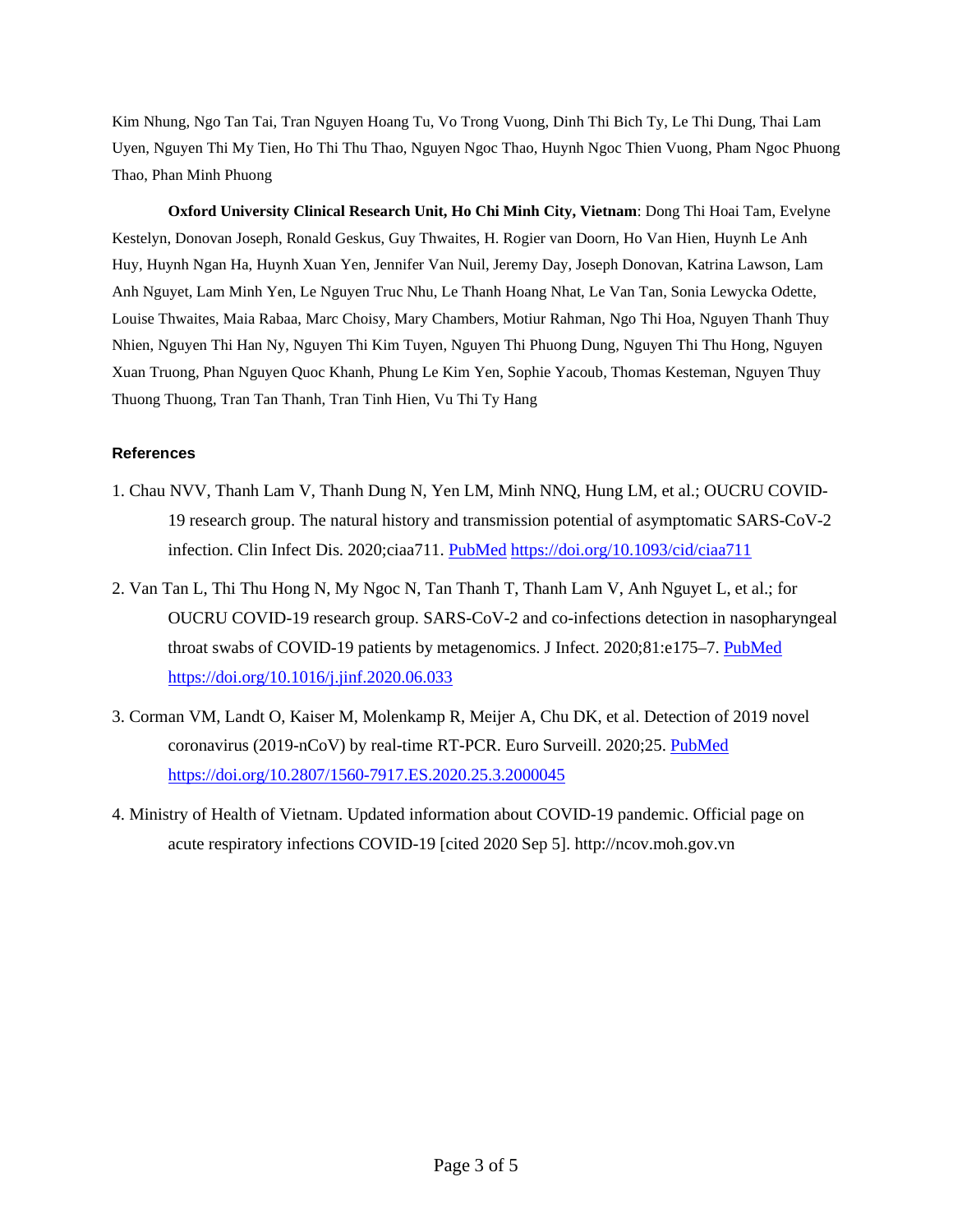**Appendix Table 1**. Demographics and admission clinical and laboratory data of the study participants

| Demographics                                               | $(N = 19)$                  |
|------------------------------------------------------------|-----------------------------|
| Age in years, median (range)                               | $33(22 - 51)$               |
| Gender (female/male), n/n                                  | 9/10                        |
| Nationality                                                | $n$ (%)                     |
| Vietnamese                                                 | 5(26)                       |
| Others                                                     | 14 (74)                     |
| Admission clinical and laboratory data                     | $N = 12*$                   |
| Days from confirmed diagnosis to enrolment, median (range) | $2(1-4)$                    |
| Days from admission to enrolment, median (range)           | $1(0-2)$                    |
| Laboratory results                                         | Median (range)/normal range |
| White-cell count $(x10^3/\mu L)$                           | $5.5(3.2 - 6.9)/(4 - 11)$   |
| Lymphocyte counts $(x10^3/\mu L)$                          | $1.8(0.5 - 2.6)/(1.5 - 4)$  |
| Hemoglobin (g/dl)                                          | 14.8 (10-17.3)/13-18)       |
| Hematocrit (%)                                             | 39.5 (29-43.4)/(37-52)      |
| Platelet count (per µL)                                    | 243 (166-327)/(150-450)     |
| Glucose (mg/liter)                                         | 89.7 (64 - 340)/(70 - 130)  |
| Creatinine (mg/dl)                                         | $1.0(0.9-1.5)/(0.5-1.2)$    |
| Aspartate aminotransferase (U/L)                           | $24.2(17-56.8)/(40)$        |
| Alanine aminotransferase (U/L)                             | 25.4 (11.5–44.9)/(<37)      |
| Clinical signs/symptoms                                    | $n$ (%)                     |
| Fever,                                                     | 3(25)                       |
| Cough, n (%)                                               | 10(33)                      |
| Rhinorrhea, n (%)                                          | 4(33)                       |
| Fatique, n (%)                                             | 2(17)                       |
| Diarrhea, n (%)                                            | 0                           |
| Sore throat, n (%)                                         | 1(8)                        |
| Muscle pain, n (%)                                         | 2(17)                       |
| Headache, n (%)                                            | 2(17)                       |
| Abdominal pain, n (%)                                      | 0                           |
| Lost sense of smell, n (%)                                 | 0                           |
| Baseline comorbidity, n (%)                                | $4(33)$ <sup>+</sup>        |

\*Only available from patients participating in the aforementioned study

†Obesity (n = 2), diabetes without complication (n = 1), and kidney associated problem with 85% reduction of kidney function (n = 1)

| Appendix Table 2. The number of nucleolides different among the obtained genome sequences of the cluster |    |    |      |    |    |      |     |     |     |     |    |
|----------------------------------------------------------------------------------------------------------|----|----|------|----|----|------|-----|-----|-----|-----|----|
| Patient*                                                                                                 |    | 18 | $5+$ |    | 16 | $3+$ | 6†  | 14  | 4+  | 8†  | റ∔ |
|                                                                                                          | NA |    |      |    |    |      |     |     |     |     |    |
| 18                                                                                                       |    | NA |      |    |    |      |     |     |     |     |    |
| 54                                                                                                       |    |    | ΝA   |    |    |      |     |     |     |     |    |
|                                                                                                          |    |    |      | ΝA |    |      |     |     |     |     |    |
| 16                                                                                                       |    |    |      |    | NA |      |     |     |     |     |    |
| ົາ⊥                                                                                                      |    |    |      |    |    | ΝA   |     |     |     |     |    |
|                                                                                                          |    |    |      |    |    |      | NA. |     |     |     |    |
|                                                                                                          |    |    |      |    |    |      |     | NA. |     |     |    |
|                                                                                                          |    |    |      |    |    |      |     |     | NA. |     |    |
|                                                                                                          |    |    |      |    |    |      |     |     |     | NA. |    |
|                                                                                                          |    |    |      |    |    |      |     |     |     |     | ΝA |

|  |  |  |  |  |  |  |  | Appendix Table 2: The number of nucleotides different among the obtained genome sequences of the cluster |
|--|--|--|--|--|--|--|--|----------------------------------------------------------------------------------------------------------|
|--|--|--|--|--|--|--|--|----------------------------------------------------------------------------------------------------------|

NA, not applicable

\*Patient numbers correspond to those in Figure 1 and in the text

†Attended celebration on March 14, 2020